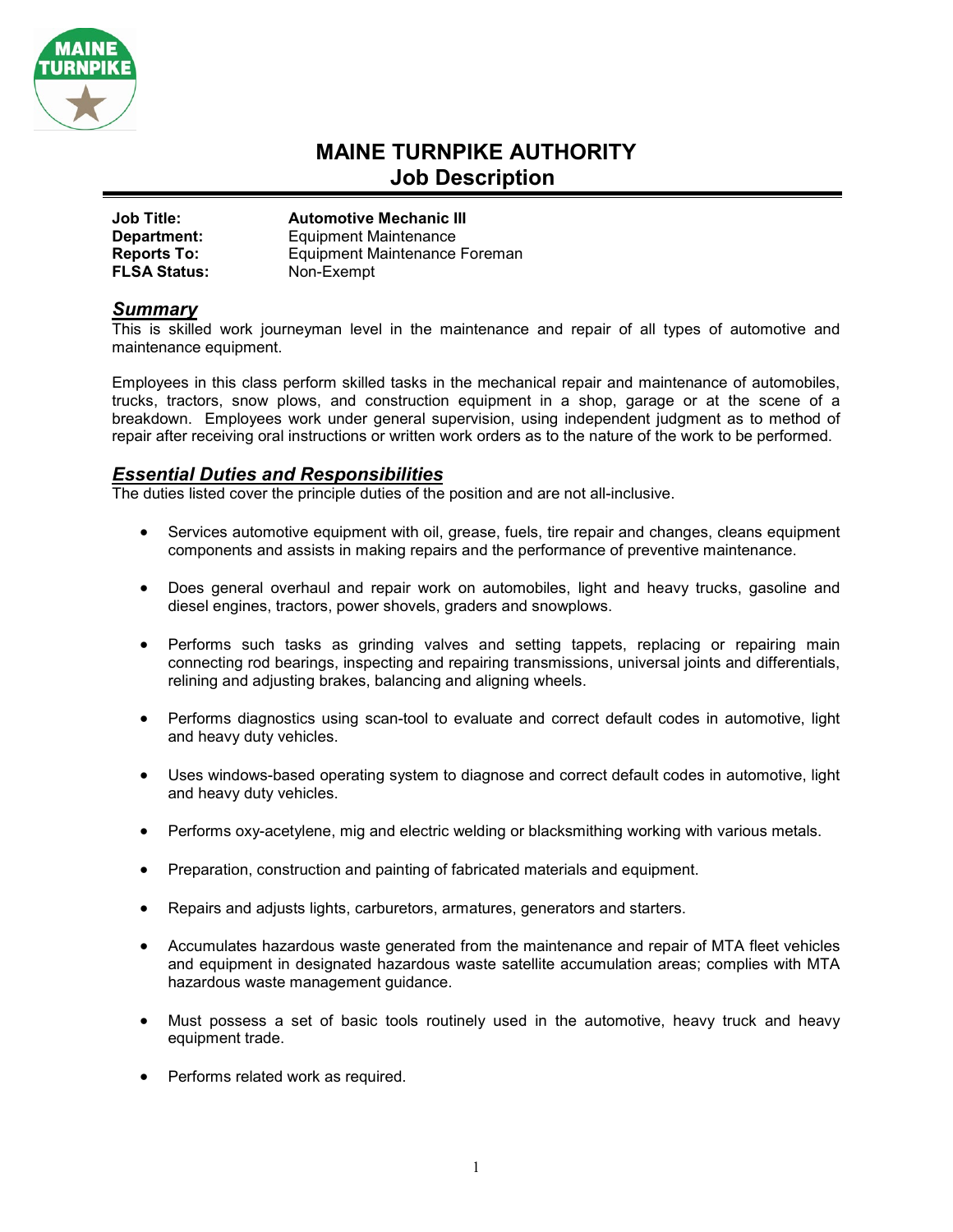# *Required Knowledge, Skills and Abilities*

- Considerable knowledge of the principles, methods, materials and tools of the automotive repair and maintenance trade.
- Experience and knowledge in the applications and use of tools and equipment in the automotive service and repair trade.
- Working knowledge of the principles of operation of gasoline and diesel engines and of mechanical repair on automotive and maintenance equipment.
- Working knowledge of the occupational hazards and safety precautions of the trade.
- Skill in the use and care of tools employed in motor repair and adjustment.
- Skill in locating and adjusting defects in motor equipment.
- Ability to apply common sense understanding to carry out instructions furnished in written, oral or diagram form.
- Ability to adapt to specific needs as they arise to avoid problems and unnecessary delays.
- Ability to perform basic mathematical functions.
- Ability to read and effectively interpret documents such as safety rules, operating and maintenance instructions, and procedure manuals; ability to write routine reports and ability to speak effectively and deal effectively with MTA staff and management.
- Assists other trades people in the performance of their various duties.
- Basic skills in the use of a desktop or laptop personal computer used in the diagnostics of equipment.
- Must be a team player.
- **Shall live within a reasonable distance of the assigned maintenance facility. A reasonable distance is typically defined as thirty (30) minutes normal driving time. Longer drive times may be considered.**
- Must be trained, or have the ability to be trained (as a competent person), in hazardous waste management within 6 months of taking this classification and receive annual refresher training.

### *Education and/or Experience*

Must possess a high school diploma or General Education Degree (GED).

Two (2) years experience as a journeyman automotive mechanic, preferably on heavy equipment, or completion of an apprenticeship in this trade.

Previous environmental training to include basic hazardous waste management.

### *Certificates, Licenses and Registrations*

Must possess a valid Class A or B CDL driver's license.

Must possess a valid State of Maine Class A and D inspection license.

Must possess a valid State of Maine Class E inspection license or obtain such license prior to the end of 6-month probationary period. An extension of the 6-month time period may be granted for an additional 6